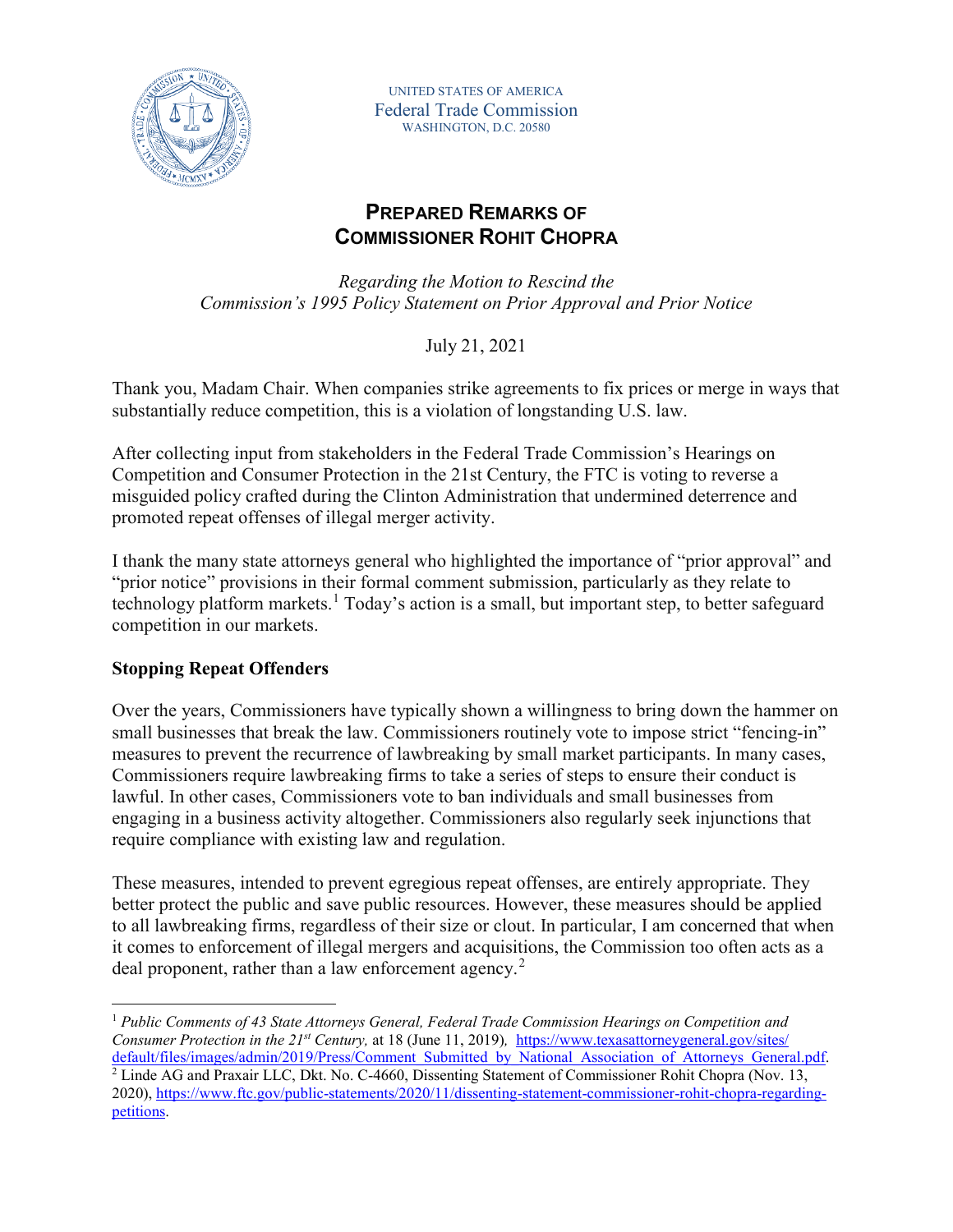As a law enforcement agency, the Commission must redouble its efforts to halt recidivism of our nation's antitrust laws, particularly when it comes to illegal merger agreements. One tool the Commission must deploy is the so-called "prior approval" remedy.

### **Prior Approval Provisions**

Prior to 1995, when prosecuting illegal merger agreements, the Commission routinely sought to not only enjoin the illegal merger, but also to seek a requirement that the companies seek the prior approval of the Commission before engaging in a related transaction.

This is highly sensible, since it helps to prevent repeat offenses of the law and conserves limited public resources, especially in economic cycles with high levels of transaction activity. A simple requirement that a law violator in the merger context be required to gain the approval of the Commission before trying to do the same or similar unlawful deal is quite modest.

Courts have routinely held that the Commission can impose prior approval requirements in merger cases.<sup>[3](#page-1-0)</sup> The Commission's ability to impose such requirements flows from its Supreme Court-sanctioned "wide discretion in its choice of a remedy," for which "courts will not interfere except where the remedy selected has no reasonable relation to the unlawful practices found to exist."[4](#page-1-1) As the Supreme Court rightly held in *FTC v. Ruberoid Co.*, 343 U.S. 470, 473 (1952):

[T]he Commission is not limited to prohibiting the illegal practice in the precise form in which it is found to have existed in the past. If the Commission is to attain the objectives Congress envisioned, it cannot be required to confine its road block to the narrow land the transgressor has traveled; it must be allowed effectively to close all roads to the prohibited goal, so that its order may not be bypassed with impunity.

In 1994, in a unanimous opinion authored by a member of the Commission's minority, the Commission found that Coca-Cola's acquisition of Dr. Pepper was unlawful and imposed a requirement that Coca-Cola seek the prior approval of the Commission in advance of making further acquisitions in carbonated beverage branded concentrate and syrup.<sup>[5](#page-1-2)</sup>

The Commission specifically rejected Coca-Cola's argument that the Hart-Scott-Rodino Act's premerger notification regime obviated the need for a prior approval requirement.<sup>[6](#page-1-3)</sup> This was a position that prior Commissions had repeatedly held.<sup>[7](#page-1-4)</sup>

<span id="page-1-0"></span> <sup>3</sup> *See Abex Corp. v. FTC,* 420 F.2d 928 (6th Cir. 1970), *cert. denied*, 400 U.S. 865 (1970)).

<span id="page-1-1"></span><sup>4</sup> *Jacob Siegel Co. v. FTC*, 327 U.S. 608, 611, 613 (1946).

<span id="page-1-2"></span><sup>5</sup> *The Coca-Cola Co.*, 117 F.T.C. 795, 965-67 (1994).

<span id="page-1-3"></span>

<span id="page-1-4"></span><sup>&</sup>lt;sup>7</sup> *Warner Communications, Inc.*, 105 F.T.C. 342, 343 (1985) ("nothing in its legislative history suggests that [premerger notification under the Hart-Scott-Rodino Act] was intended to supersede the use of fencing-in provisions imposed after a merger has actually been found improper"); *Louisiana-Pacific Corp.*, 112 F.T.C. 547, 566 (1989) (Hart-Scott-Rodino "premerger notification program is not coextensive with the order's prior approval requirement").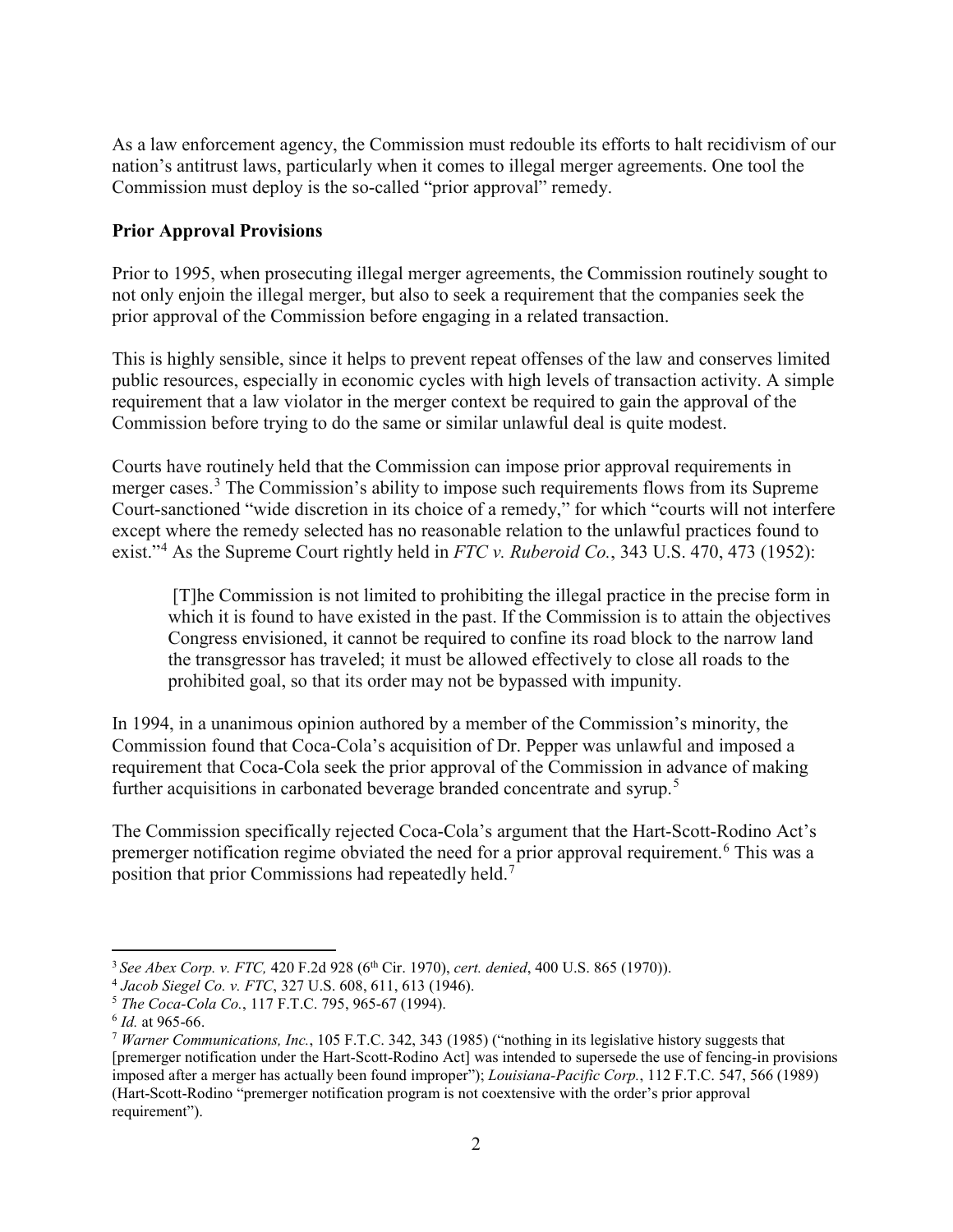#### **The 1995 Policy Statement on Prior Approval and Prior Notice**

Despite the clear logic of seeking prior approval requirements for lawbreaking merging parties and its unanimous decision in the 1994 Coca-Cola decision, the Commission subsequently took a dramatic turn. The Commission instituted a new policy that strongly disfavored the use of prior approval and prior notice provisions,<sup>[8](#page-2-0)</sup> with a highly questionable justification.

The 1995 Policy Statement muddied the waters by only permitting prior approval and prior notice provisions when there was a "credible risk" that the parties would try to do the same deal again. This provision has essentially proven to be unadministrable.

Parties to an unlawful merger do not usually telegraph an intent to engage in yet another illegal deal at a later point in time. Indeed, the Commission rejected a standard very similar to this one back in 1984 when it held that "[I]t is industry market structure and market conditions, not whether a "likelihood of repeated unlawful conduct' has been shown…that determines the appropriateness of imposing a prior approval requirement in a particular case."[9](#page-2-1)

The Commission justified its 1995 decision by claiming that the Hart-Scott-Rodino premerger notification requirements were an appropriate substitute for prior approval requirements, even though, in practice, this fundamentally fails to deter repeat offenses. Since the issuance of the 1995 Policy Statement, the Commission has only sought prior approval in a small number of cases.

At the time, minority Commissioner Mary Azcuenaga explained how the rationale for the policy lacked a proper basis and took away a key tool for the Commission to combat illegal merger activity.<sup>[10](#page-2-2)</sup> The policy has also managed to produce some truly absurd results. Because of the 1995 Policy Statement, for example, the agency does not routinely bar the merging parties from seeking to reacquire assets that they have been required to divest. By contrast, the Department of Justice routinely bars merging parties from reacquiring divested assets.<sup>11</sup>

A quarter century later, it is clear that the 1995 Policy Statement has undermined the Commission's mission and disempowered our staff. Firms are repeatedly proposing illegal mergers, soaking up public resources. In one example, the FTC has *twice* litigated (and won) challenges to the legality of Staples' acquisition of Office Depot.[12](#page-2-4) The Commission has had to

<span id="page-2-0"></span> <sup>8</sup> *FTC Statement of Policy Concerning Prior Approval and Prior Notice Provisions in Merger Cases*, 60 Fed. Reg.

<span id="page-2-2"></span><span id="page-2-1"></span>

<sup>39745-46 (</sup>Aug. 3, 1995).<br><sup>9</sup> *American Medical International, Inc.,* 104 F.T.C. 1, 224 (1984).<br><sup>10</sup> *Dissenting Statement of Commissioner Mary L. Azcuenaga on Decision to Abandon Prior Approval*<br>*Requirements in Merger Ord* 

<span id="page-2-3"></span><sup>&</sup>lt;sup>11</sup> *See, e.g., Section XII. Limitations on Reacquisitions, Proposed Final Judgment, United States v. Zen-Noh Grain* Corp., and Bunge North America, Inc., Civil Action No. 1:21-cv-01482 (D.D.C. filed June 1, 2021), [https://www.justice.gov/opa/pr/justice-department-requires-substantial-divestitures-zen-noh-acquisition-grain](https://www.justice.gov/opa/pr/justice-department-requires-substantial-divestitures-zen-noh-acquisition-grain-elevators)[elevators.](https://www.justice.gov/opa/pr/justice-department-requires-substantial-divestitures-zen-noh-acquisition-grain-elevators) 12 *FTC v. Staples, Inc.*, 970 F. Supp. 1066 (D.D.C. June 30, 1997) and *FTC v. Staples, Inc.*, 190 F. Supp. 3d 100

<span id="page-2-4"></span><sup>(</sup>D.D.C. May 16, 2016).